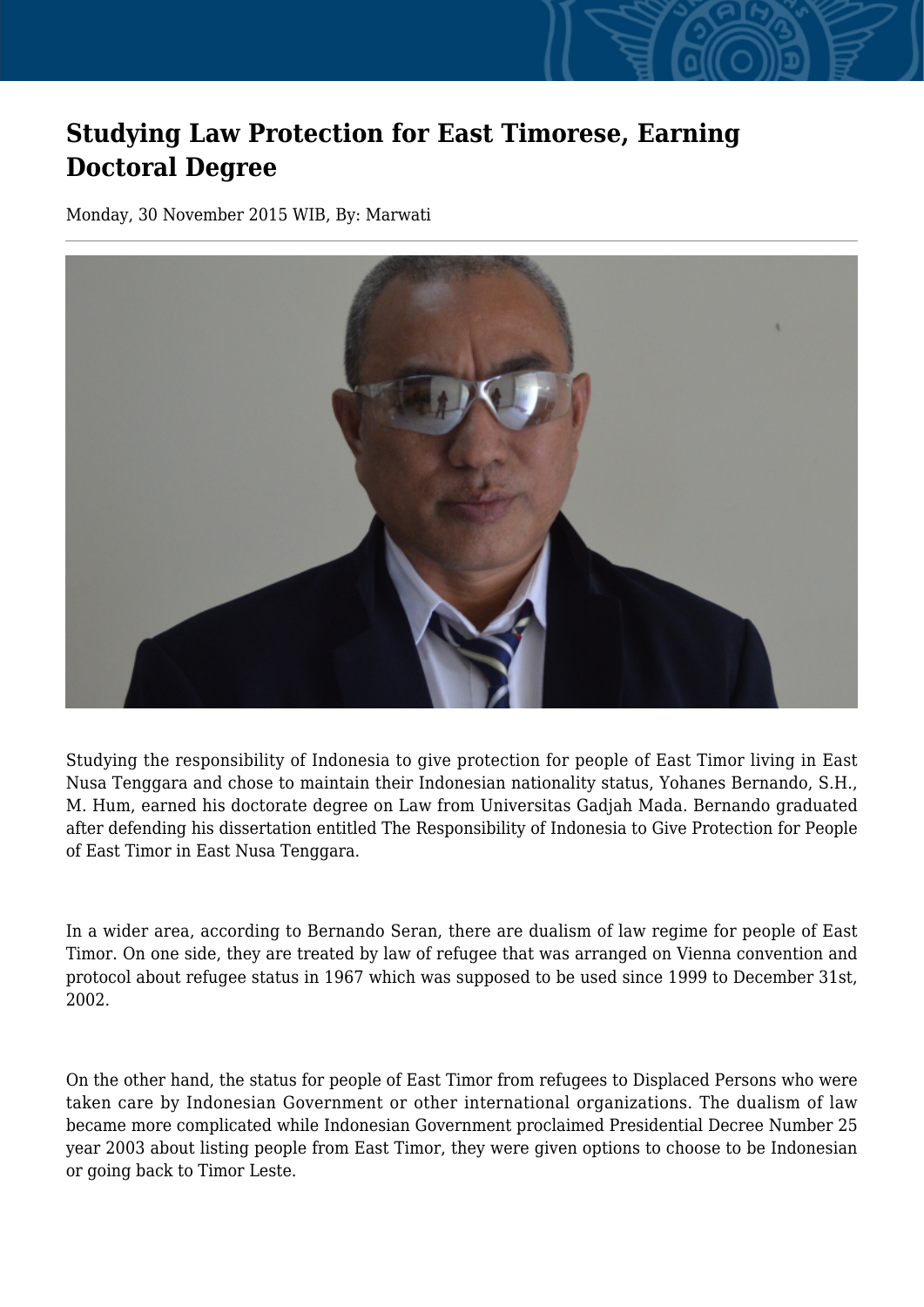"This dissertation aims to find transition regime that can be used to take care of the refugees status on people of East Timor. Besides, it is to find internal policies for refugees, especially Timor Leste, which is until now is ineffective on civil right matter," Bernando said on his Defense at facuty of Law, UGM, Friday (11/27)

By producing the Presidential Decree, Indonesian Government could get clear status on these people that reside in Indonesia. With that clear legal status, the Indonesian government could use Presidential Decree Number 47 year 2000 to deal with assets left by those people.

Meanwhile, to solve the problem of East Timor parliamentarian members, the Indonesian government released Presidential Decree number 50 year 2002 about Honorary Fee for the MPs. On civil servant-related issue, the government released regulation number 5 year 2001 about cancellation of work status.

As a form of responsibility, the Indonesian Government will use Law Number 39 Year 1999 about civil right article 71 that the government ought to respect and protect their civil right. As an effort to give protection, the Government had issued short to long period programs.

"The short period includes clothes, home, and food while the advance program includes the recovery of people in the refugees area," he explained.

## **Related News**

- [Completing Doctorate for Studying Copy Right Protection](http://ugm.ac.id/www.ugm.ac.id//en/news/15367-earning-doctoral-degree-after-researching-consumer-ritual-of-photography-community)
- [Earning Doctoral Degree after Developing Fertility Information System Application](http://ugm.ac.id/www.ugm.ac.id//en/news/15456-earning-doctoral-degree-after-researching-subjective-prosperity-model-of-working-mothers)
- [Earning Doctoral Degree after Researching Consumer Ritual of Photography Community](http://ugm.ac.id/www.ugm.ac.id//en/news/17172-earning-doctorate-after-assessing-information-seeking-behavior-of-tax-consultants)
- [Earning Doctoral Degree After Researching Subjective Prosperity Model of Working Mothers](http://ugm.ac.id/www.ugm.ac.id//en/news/12139-completing-doctorate-for-studying-copy-right-protection)